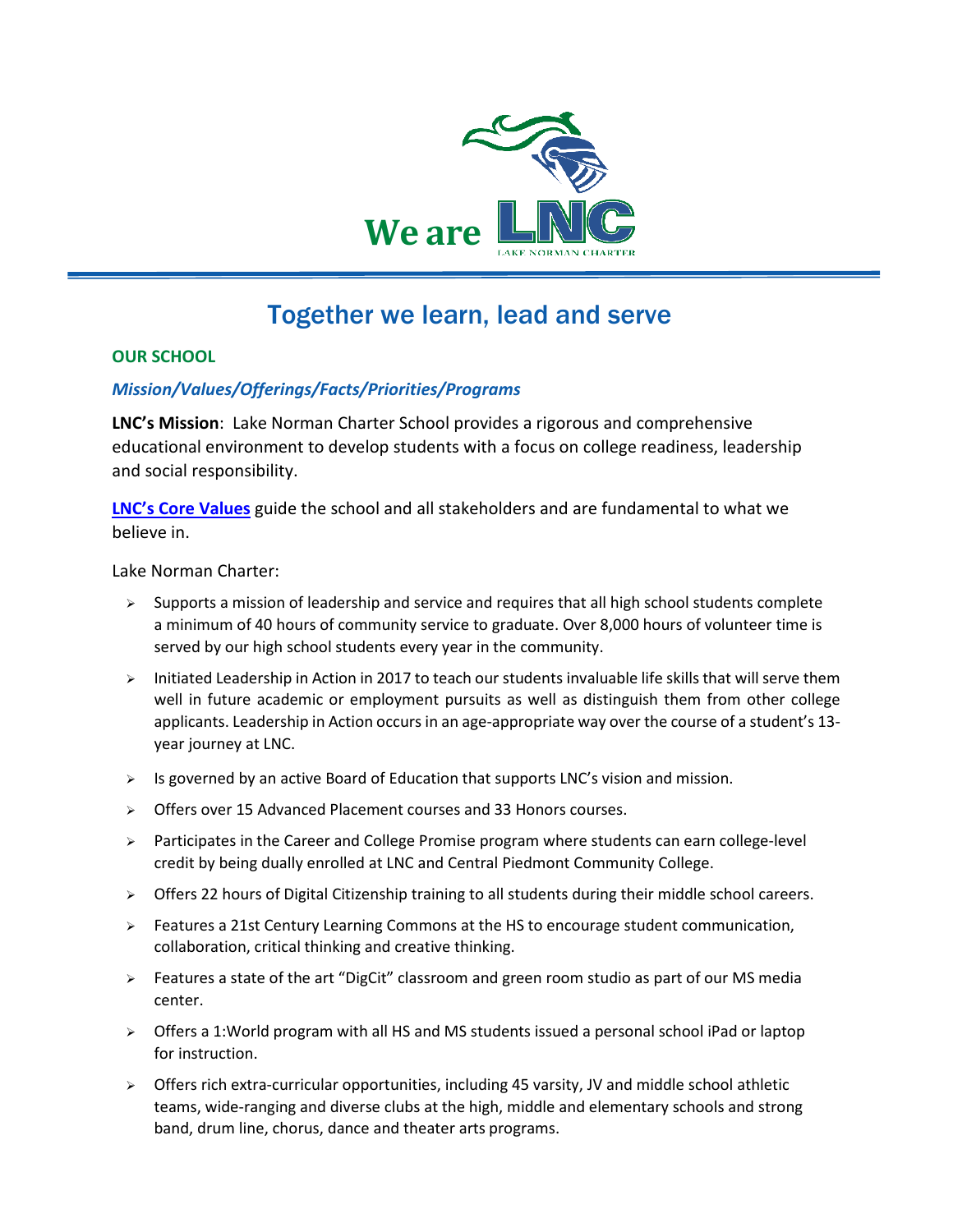- $\triangleright$  Teaches fifth grade students decision-making skills for healthy and safe living through the O.H.A.N.A. (Officers Helping Adolescents Navigate Anything) program.
- $\triangleright$  Teaches second grade students about healthy living choices through the Live Healthy Program.
- $\triangleright$  Focuses on two areas of strategic importance: Global Diversity & Inclusion and THRIVE.
- $\triangleright$  Is beginning its 25th year of providing education excellence to NC students, making it among the longest-serving charter schools in NC.
- $\triangleright$  Consistently attracts a large applicant pool with over 5,200 prospective students applying for the school lottery (2018-2022).
- $\triangleright$  Enjoys a long-standing partnership with Huntersville Parks & Recreation Department sharing gym and community room facilities.

#### *Academic Distinctions*

- $\triangleright$  "Exceeded growth" for the past 7 years in a row (2013-2019) on NC State Testing; a distinction that only three other charters in the State earned. (*School report cards for the 2019-2020 school year were not issued because state assessments were waived due to COVID*.)
- Received *US News & World Reports*' 2022 Gold ranking (#725 out of 17,843 high schools nationwide) based on AP performance, academic proficiency, college readiness and graduation rates.

Other rankings by *US News & World Reports* (2022 data):

- #142 (out of 2,830) National Charter School High School
- #22 (out of 672) Best High School in North Carolina
- #8 (out of 137) Best High School in metro Charlotte
- Recognized by *Niche.com* (2022 data):
	- #19 (out of 584) Best Public High School in North Carolina
	- #4 (out of 87) Best College Prep High School in Charlotte area
	- #11 (out of 576) Best Public High School Teachers in North Carolina
	- #8 (out of 737) Best Public Middle School in North Carolina
	- #9 (out of 1,486) Best Public Elementary School in North Carolina

We Are Proud to have Earned an "A" Grade from the NC Department of Instruction

 $\triangleright$  Received an "A" from the NC Department of Public Instruction, putting LNC in the top 7.8% of all public schools and the top 9% of all charter schools in NC for 2014-2019. (*School report cards for the 2019-2020 school year were not issued because state assessments were waived due to COVID*.)



 Received Digital Citizenship certification from *Common Sense Media* (2017 common sense 2021).**SCHOOL** 

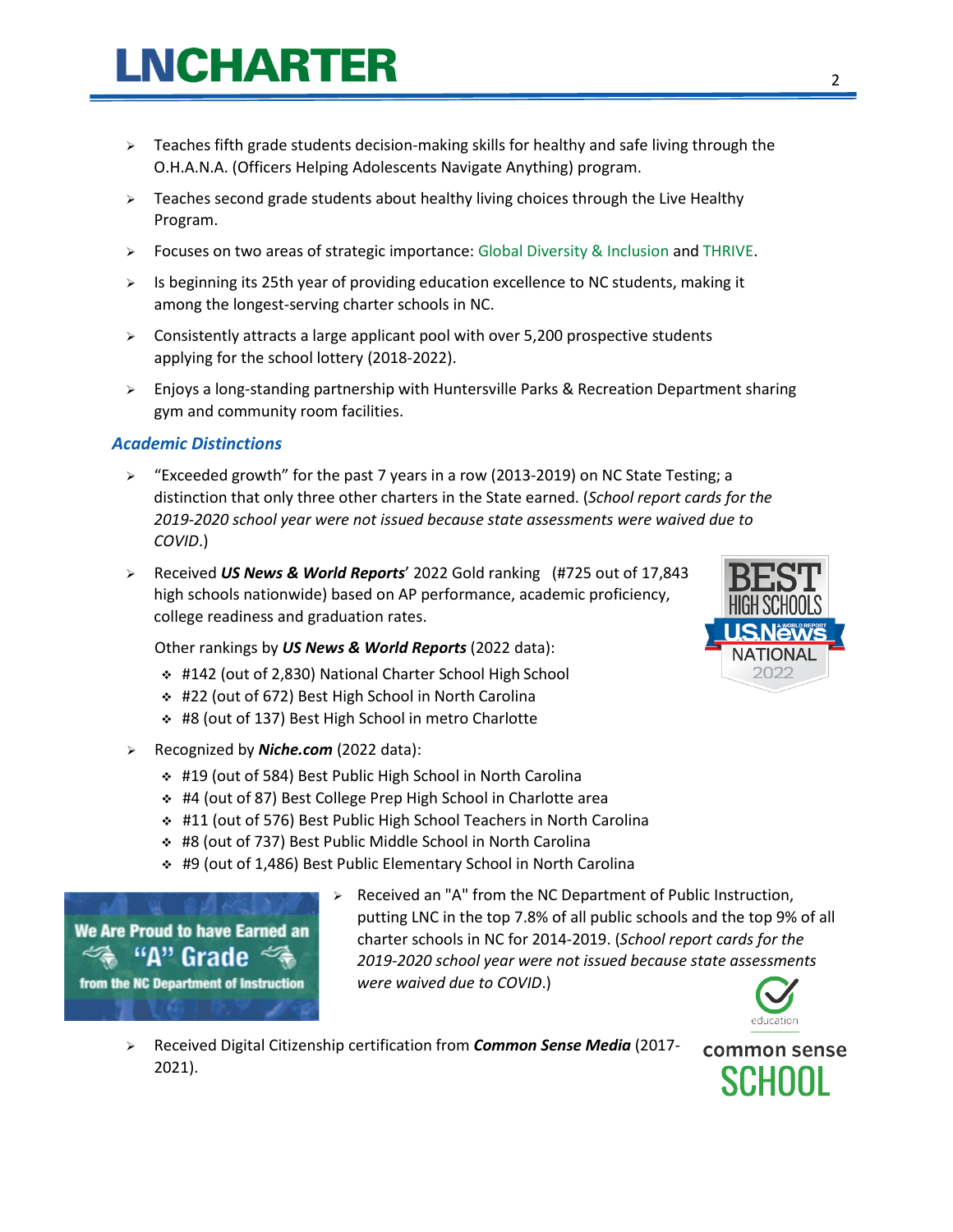

 $\geq$  One of only fifteen NC charter schools to be awarded the GreatSchools College Success Award. This award recognizes and celebrates public high schools across the country that excel at helping students enroll and succeed in college.

#### *Facilities:*

- $\geq 2007$  built 80,000 sq. foot middle school facility on Old Statesville Road in Huntersville
- $\triangleright$  2009 opened phase one of the high school located adjacent to the middle school, establishing the LNC campus
- $\geq$  2013 completed all phases of the 80,000 sq. foot high school facility
- $\geq$  2016 purchased 39 acres on Hambright Road to open K-4 elementary
- $\geq$  2017 developed sports and recreational fields on the elementary land
- $\geq 2017$  developed elementary campus, including six mobile classrooms for the 2017-18 school year
- $\geq 2019$  built 72,000 sq. foot elementary school building for students in grades K-4
- $\geq 2020$  upgraded recreational facilities, built press box and remodeled middle school

#### **OUR STUDENTS:**

#### *Performance Metrics:*

- **State EOC Exams**
	- $\div$  Student grade level proficiency was significantly higher than state and national levels (2021).
	- *Exceeded* expected growth on Biology, English II, Math III EOCs (2019). *Exams were waived in 2020 due to COVID.*

#### **College Admittance Tests**

- SAT
	- Class of 2020

ERW 595 (NC average-548, National average-520) Math 589 (NC average-540, National average-510) *Highest average SAT score in the North Mecklenburg-area with 84% of all students testing Total score earned LNC 27th place of 615 high schools in NC; top 4% of NC HS's*

- Class of 2019 ERW 611 (NC average 550) Math 607 (NC average 540)
- Class of 2018 ERW 620 (NC average 546) Math 610 (NC average 537)
- Class of 2017 ERW 610 (NC average 490) Math 609 (NC average 500)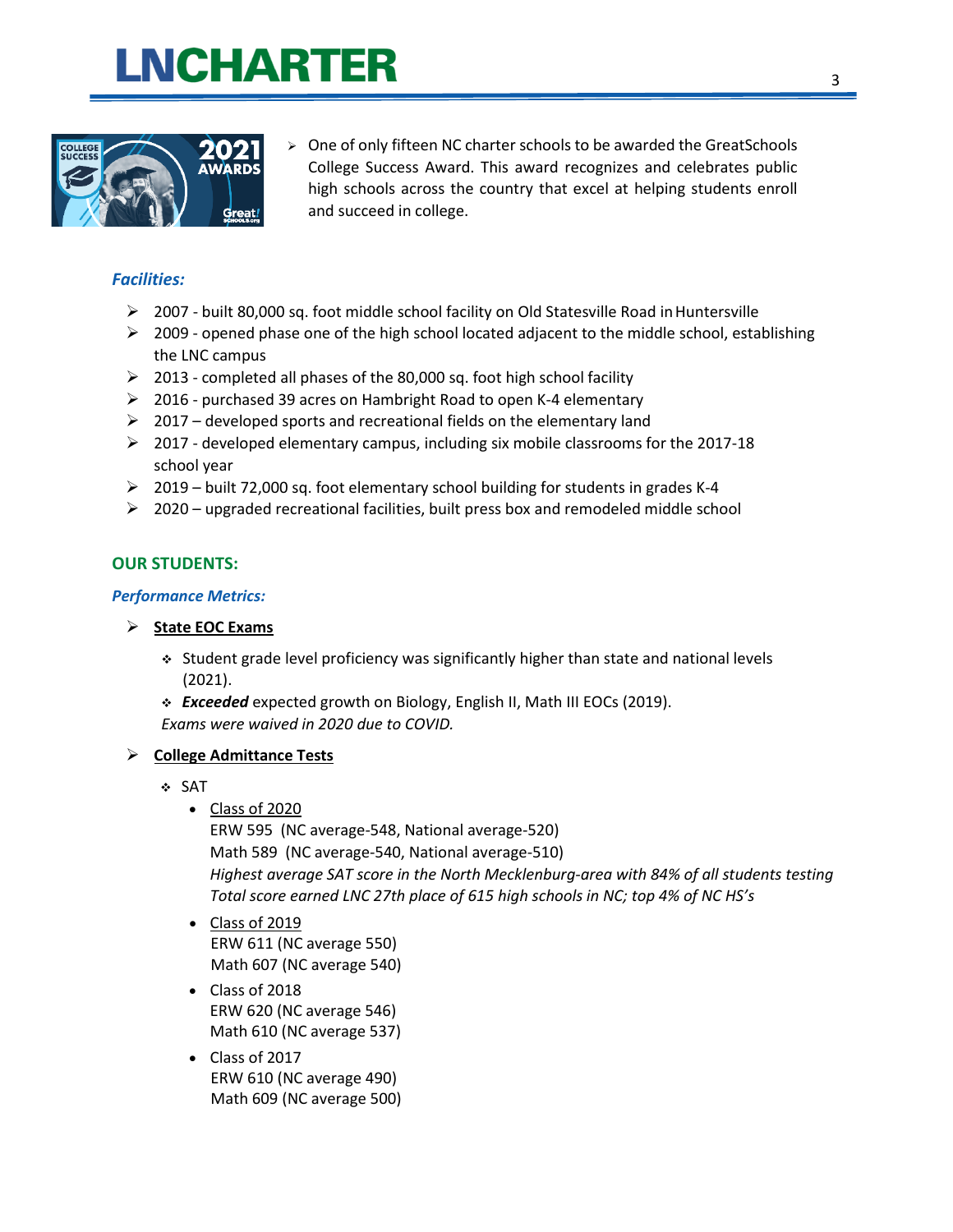#### ❖ ACT

- Class of 2020: Composite 23.7 (NC average 18.8)
- Class of 2019: Composite 23.3 (NC average 18.4)
- Class of 2018: Composite 25.7 (NC average 19.1)
- Class of 2017: Composite 24.2 (NC average 19.1)

#### **Advance Placement (AP) Exams**

- 76.3% of our students taking AP exams earned proficiency (2021). *Proficiency is earning a level III, IV, or V.*
- 13 AP subjects were higher than the national average (2021).
- 81.5% of our students taking AP exams earned proficiency (2020).
- 84.8% of our students taking AP exams earned proficiency (2019).
- $\div$  AP exam proficiency:
	- 30% higher than the national average in Chemistry, English Language, Human Geography, Psychology, U.S. Government (2021).
	- 100% in Biology, Studio Art: 2-D and Studio Art: Drawing (2020).
	- 90+% range in Chemistry, English Literature and U.S. Government (2020).
	- At least 20% higher than the national average for nine subjects (2020).
	- At least 30% higher than the national average for four subjects (2020).
	- Above the national average in 14 out of 15 subjects, with the remaining subject earning an 82% proficiency (2020).
	- 100% in Chemistry, English Literature, Physics I, U.S. Government & Politics, Studio Art: 2- D Design Portfolio and Studio Art: Drawing Portfolio (2019).
	- 40+% higher than national average in Chemistry, English Language, English Literature, Physics I, and U.S. Government & Politics. (2019)
	- 100% in U.S. Government & Politics, Spanish Language, Studio Art: 2-D Design Portfolio and Studio Art: Drawing Portfolio (2018).
	- 40+% higher than national average in English Language, English Literature, Environmental Science, Human Geography and U.S. Government & Politics. (2018)

#### *Student Honors:*

- National Merit Scholar Finalists & National Merit Scholar Semi-Finalists (2019, 2018, 2017, 2016, 2015, 2014, 2013).
- $\triangleright$  Students regularly accepted to Governor's School.
- $\triangleright$  Students accepted yearly to the NC School of Science and Math.

#### *Graduate Statistics:*

- $\triangleright$  Graduation rate:
	- 98% (2022)
	- $\div$  96% (2021)
	- 99% (2020, 2018, 2017)
	- $\div$  98% (2019)
- $\triangleright$  Graduates advancing to college:
	- 99% (2022)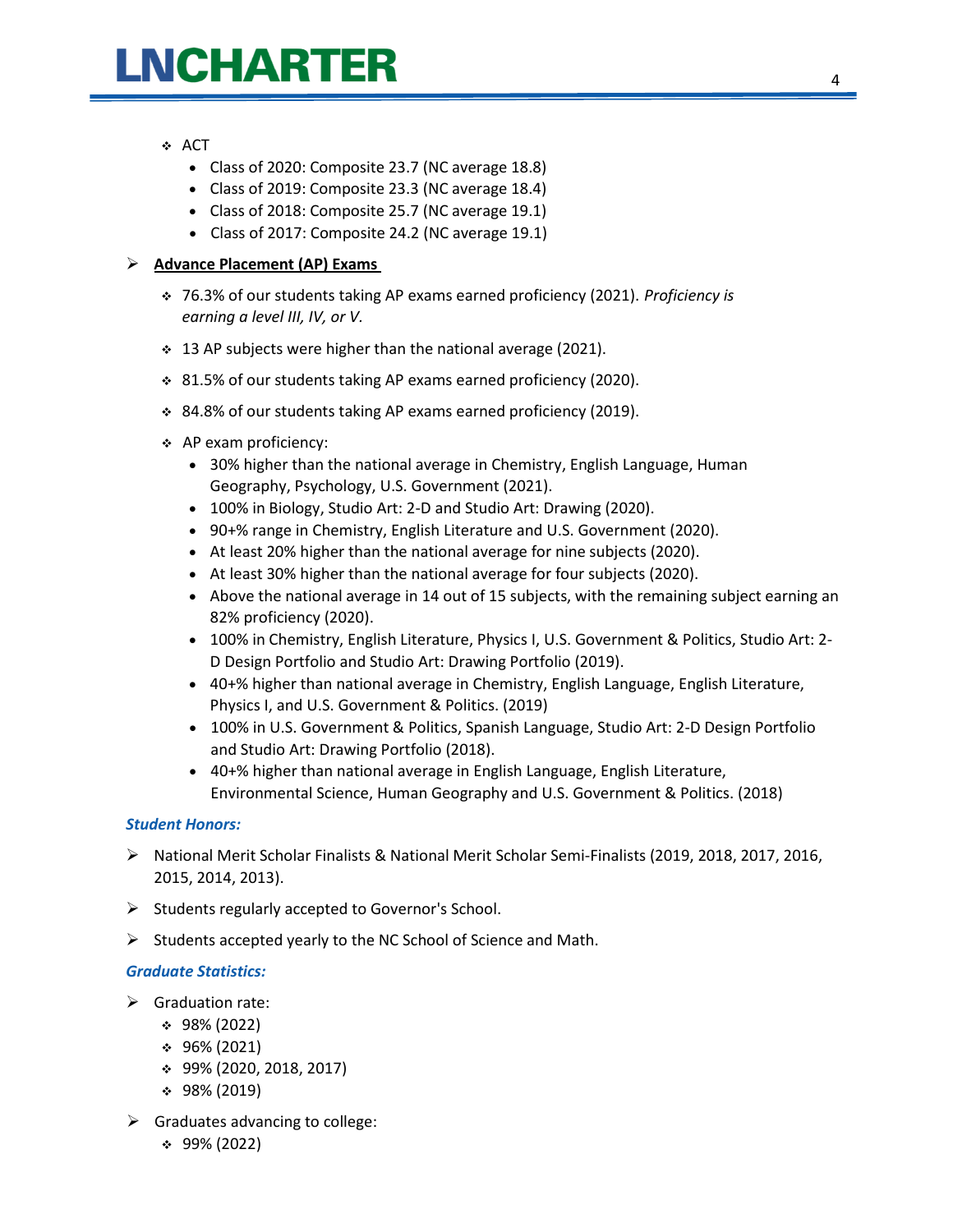- 94% (2021)
- $\div$  97% (2020)
- 99% (2019)
- 96% (2017)
- $\triangleright$  Offered scholarship money:
	- $\div$  \$7 million (2022)
	- $\div$  \$5 million (2021)
	- $\div$  \$11 million (2019)
	- $\div$  \$9 million (2017, 2018)

*(Class of 2020 scholarship figure unavailable.)*

#### **OUR PARENTS:**

- $\triangleright$  Helped found our school in 1998.
- $\triangleright$  Lead active and involved PTO, volunteering their time and monetarily supporting instructional programs and teacher professional development.
- $\triangleright$  Lead active and involved Athletic Boosters, supporting 46 athletic teams at the middle and high school levels.
- $\triangleright$  Donated more than \$2.7 million (2017-2021).

#### **OUR TEACHERS, STAFF and ADMINISTRATION:**

- $\triangleright$  99.2% of our teachers are licensed, highly qualified, and teaching in their content area.
- $\triangleright$  60.3% of our teachers are Nationally Board Certified and/or have advanced degrees.
- $\triangleright$  One of the lowest teacher turnover rates in the state.
- One of ten winners of the Gilder Lehrman Institute's American History in 100 Documents: An Innovative Curriculum Contest (2021) (Brandon Brown).
- $\triangleright$  HS teacher is author of three published books. Her third, an AP Literature test prep book, was published in 2022. She is also the creator of the #TeachLivingPoets movement.
- $\triangleright$  North Carolina Charter School 2021-2022 Principal of the Year finalist (2021) (Michelle Holland).
- $\triangleright$  North Carolina Charter School Teacher of the Year Finalist (2018) (Casie Zamaira).
- $\triangleright$  North Carolina Guilder-Lehrman Social Studies Teacher of the Year (2018) (Brandon Brown).
- $\triangleright$  Teacher selected to represent the state of North Carolina for the Presidential Awards of Excellence in Teaching Math and Science (2018) (Sarah Patterson).
- $\triangleright$  North Carolina Charter School Teacher of the Year (2016, 2015) (Brandon Brown, Elizabeth Padgett).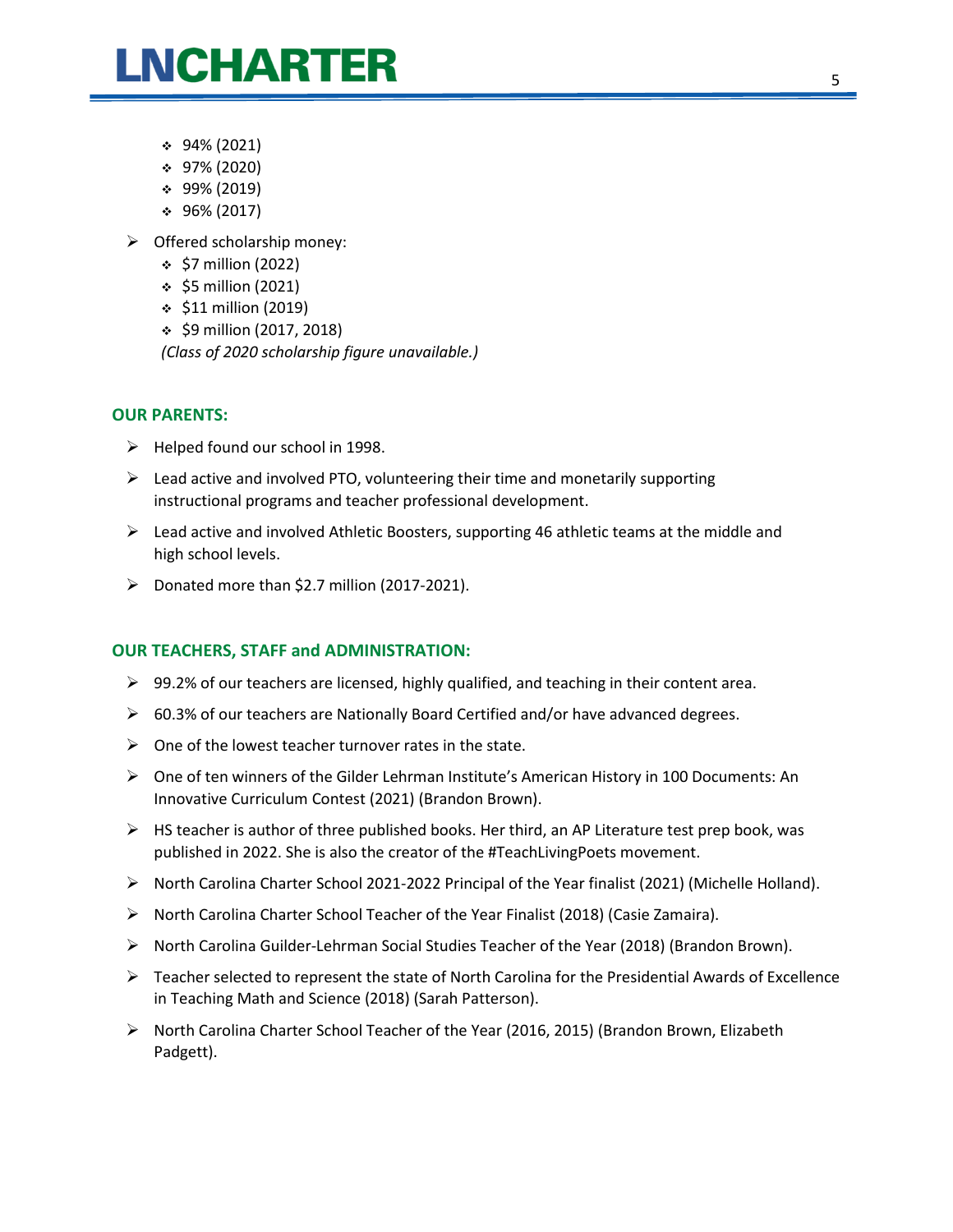#### **EXTRACURRICULAR ACTIVITIES**

#### *The Arts:*

- $\triangleright$  HS student awarded National Gold Medal for her artwork in the National Scholastic Art and Writing Competition (2022, 2021).
- $\triangleright$  HS students received High School Regional Scholastic Awards for their artistic work in the areas of personal essay and memoir, painting, printmaking, mixed media and drawing (2022, 2021).
- $\triangleright$  HS band received a "Superior" rating at the South Central District Music Performance Adjudication. (2022, 2019)
- $\triangleright$  7th grade band received an "Excellent" rating at the Carowinds Festival of Music (2022, 2019).
- $\triangleright$  8th grade band received a bronze trophy at the Southern Star Music Festival (2019).
- $\triangleright$  HS students won multiple awards for acting, directing, scenic design, choreography and costume design at NCTC state festival (2018-2019).
- $\triangleright$  HS students won multiple awards for acting, directing, scenic design, choreography and costume design at NCTC regional festival (2013-2019).

#### *STEM:*

- $\triangleright$  5th grade Math team won top elementary school award in the National MATHCON math competition (2022).
- $\triangleright$  MS Science Olympiad team awarded seven medals at the North Carolina State Tournament (2021).
- $\triangleright$  MS student earned 1st place honors on the American Mathematics Competition (AMC) 8 test. His high score also earned him Honor Roll of Distinction, given to the top 1% of testers in the nation (2021).
- $\triangleright$  HS and MS students won gold medals and ES and HS students won bronze medals at the National MathCON math competition (2022, 2021).

#### *Athletics:*

- 2A Wells Fargo Cup Runner-Up (2020-2021, 2018-2019, 2016-2017, 2015-2016, 2014- 2015)
- 2A Wells Fargo Cup Winner (best overall 2A school athletic program in NC) (2017-2018)
- Wells Fargo Big South 2A/3A Conference Cup Winner (2015-2016)
- $\triangleright$  1A Wells Fargo Cup Winner (best overall 1A school athletic program in NC) (2012-2013)

#### **High School Athletics**

- ❖ Cheerleading
	- 3 State Championship Medium Varsity Division (2019, 2018, 2017)
- Women's Cross Country 2A State Champions (2017) NC Gatorade Runner of the Year (Mariah Howlett 2017) Mariah Howlett invited to Footlocker Nations (placed 20th) (2017) 1A State Champions (2011)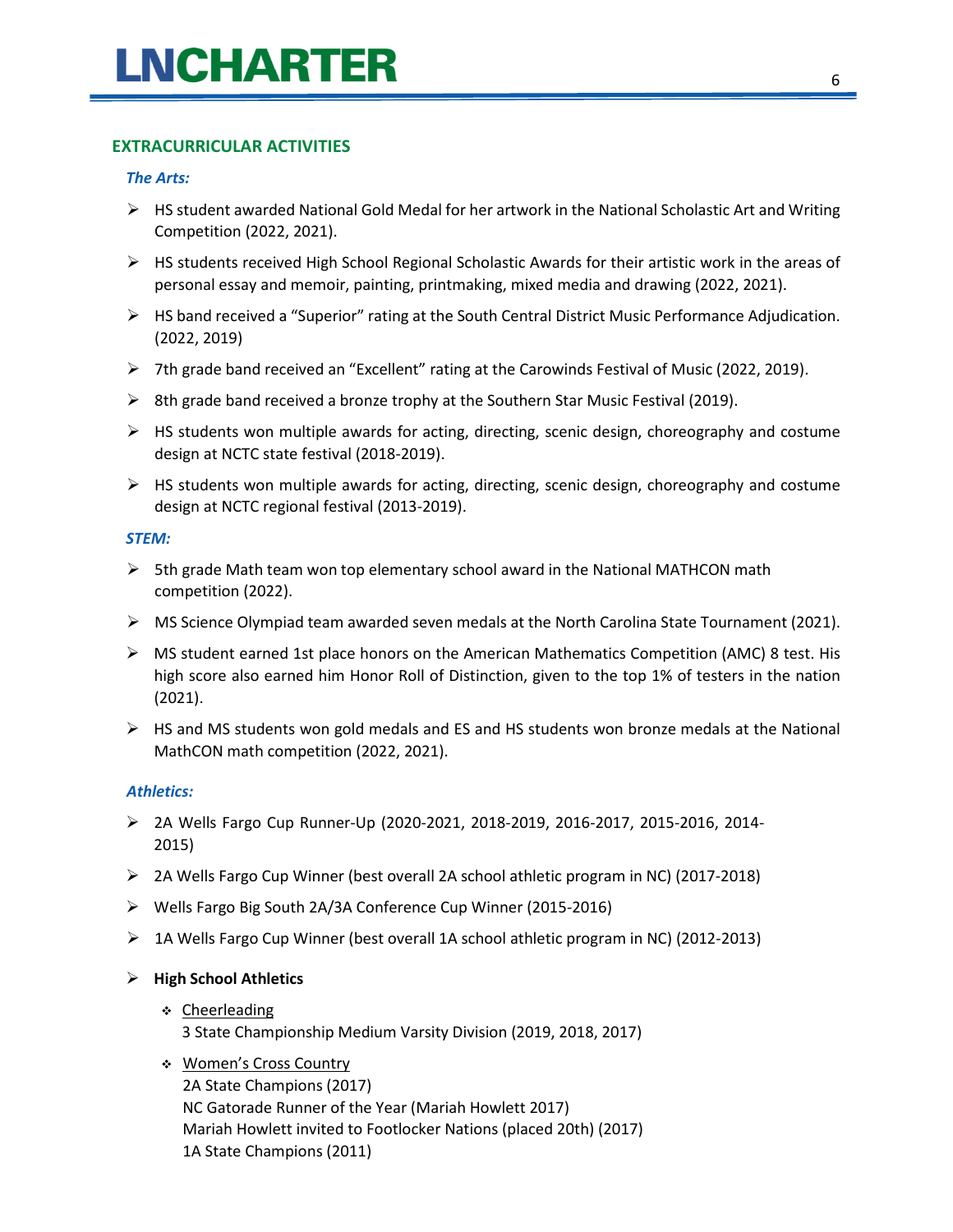- Men's Cross Country 2A State Champions (2016)
- Men's Lacrosse 1A/2A/3A State Champions (2022)
- Men's Golf 2A State Champions (2021, 2019)
- Women's Soccer 3A State Champion (2022) 2A State Champions (2021) 1A State Champions (2013) NC Gatorade Women's Soccer Player of the Year (Ayden Yates 2019, Asha Means 2021)
- Women's Tennis

2A State Champions (2016, 2014, 2015) 2A Individual State Champ (Olivia Archer- Singles) (2016) 1A Individual State Champ (Hannah Archer-Singles (2012) 2A Individual State Champ (Hannah & Olivia Archer-Doubles) (2014, 2015)

\* Women's Track

2A Individual State Champ (Chioma Asiegbunam, Katie Eisley, Ryan Selden, Jordyn Earl Girls 4x2) (2019) 2A State Champions (2018) 2A Individual State Champ (Mariah Howlett 3200 & 1600) (2018) 2A Individual State Champ (Chioma Asiegbunam, Jordyn Earl, Kiya Means, Destiny Benson 4 x 100) (2018)

#### Swim and Dive

2A State Champ (Harrison Powe-200 Free) (2021) 2A State Champ (Harrison Powe-100 Breast) (2021) 2A State Champ (Kyle Hawkins, Devin Buckler, Ethan Hill, Harrison Powe-400 Free Relay) (2021) 2A State Champ (Sean Odell-1M Diving) (2020) 2A State Champ (Ariel Hopper-100 Fly) (2019) 2A State Champ (Jennifer Schimmoller-500 Free) (2019) 2A State Champ (Ariel Hopper, Mattie Luther, Riggan Ayscue, Anna Rubel-200 Free Relay) (2019) 2A State Champ (Ariel Hopper-100 Back) (2019) 2A State Champ (Harrison Powe-100 Free) (2019) 2A State Champ (Anna Rubel, Mattie Luther, Ariel Hopper, Riggan Ayscue-200 Medley Relay) (2018) 2A State Champ (Ariel Hopper-100 Free) (2018) 2A State Champ (Mattie Luther, Ariel Hopper, Riggan Asycue, Anna Rubel-400 Free Relay) (2018) 2A State Champ (Anna Rubel, Kara Jones, Mattie Luther, Riggan Ayscue-200 Medley Relay) (2017, 2018)